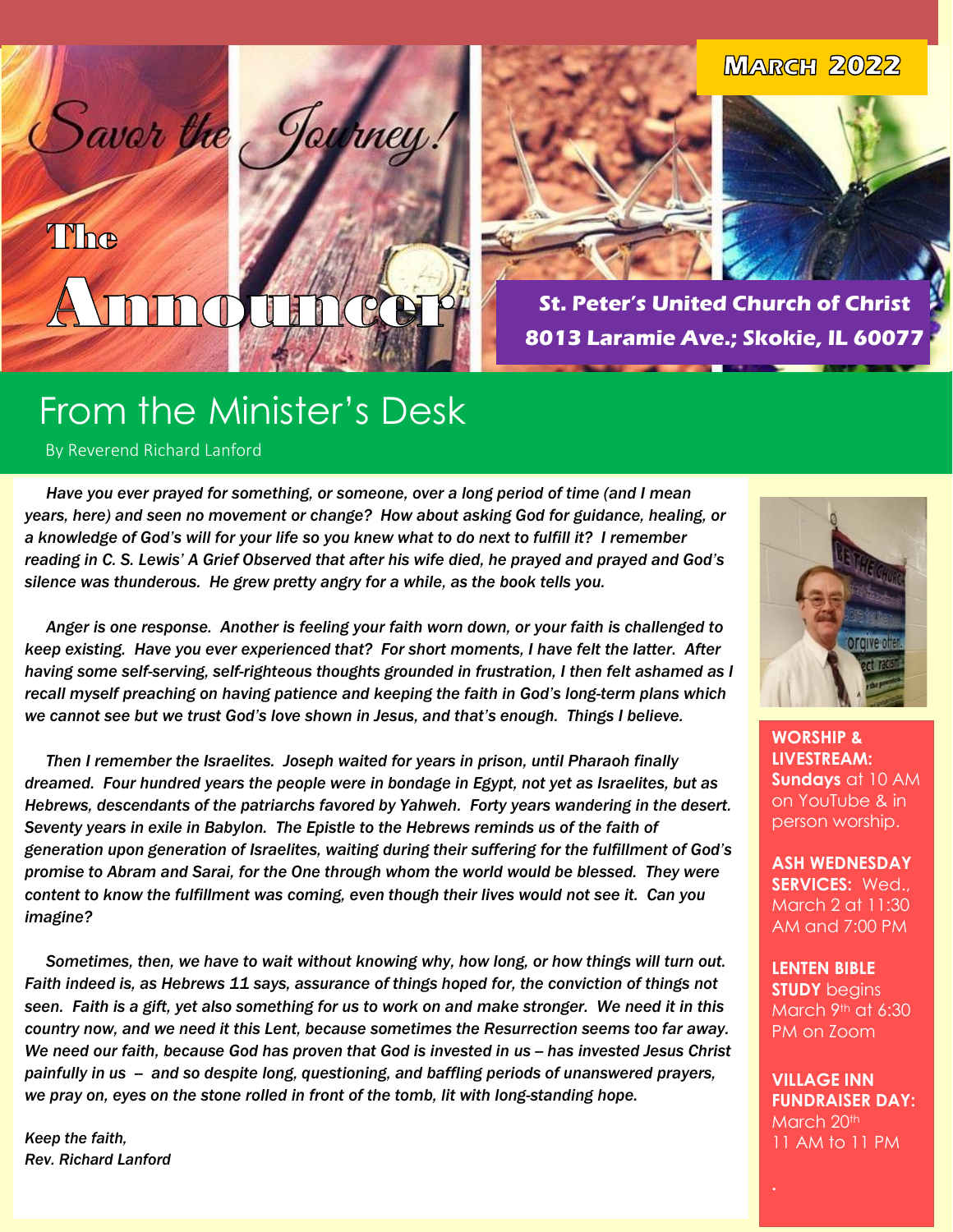#### **ASH WEDNESDAY WORSHIP AND LENTEN**

**STUDY** - Ash Wednesday is *Wednesday, March*  2nd. COVID safety concerns and in-place protocols allowing, *we'll hold an in-person service at 11:30 AM and a hybrid, live-streamed one at 7:00 PM*. There will be Communion celebrated at the evening service as always, but no Choir yet. The imposition of ashes during the prayer of confession is offered as an option, like every year we can do this in person. If you know friends who bemoan a non-live-streamed Ash Wednesday night service, tell them about ours!

#### **YOU ARE INVITED TO OUR LENTEN BIBLE**

**STUDY!** The Lenten Book and Bible Study will begin the Wednesday evening after that *(March 9th at 6:30 PM).* The Council has not yet given a green light to gatherings over food yet, so let us say for now that the Study may move to something inperson and nourishing during the sessions but will begin over Zoom. Pastor Richard wants to know who is interested in participating, although the link will be found in the Weekly News emailing from the Office ahead of time. The book we shall read and discuss over five (six?) weeks is The Third Reconstruction, written by the Rev. William J. Barber II and Jonathan Wilson-Hartgrove. It is about 155 pages long. Among other things it takes us on Rev. Barber's spiritual and life journey to coleading now the Poor Peoples' Campaign with the Rev. Dr. Liz Theoharis. Tell Peggy Reins McCoy ASAP if you want a copy of the book; she acquired some at a very reasonable price. Thanks to her we also have a Bible-based discussion guide which we will distribute and use.

**EASTER FLOWER ORDERS** are being taken now *through March 27th*. We'll decorate the sanctuary for Easter worship and you can take them home and beautify your garden. You'll find the order form at the end of this newsletter and in the March bulletins. If you have any questions contact Sue Bailey or the office!

**VILLAGE INN FOOD FUNDRAISER!** Huge thank you to everyone who's been participating, our totals for January were \$84.03 and February was \$108.12! Our next Village Inn food fundraiser day will be on *Sunday, March 20th from 11 AM to 11 PM.* What a great day to plan to order carryout, delivery or dinein and enjoy a meal with friends, game or show on TV and not have to cook and clean. The best part is *we get 20% of whatever you spend***.** That's the largest percentage any restaurant or chain will do. Plus, they have a wide variety of amazing food, something for everyone! Mark your calendars, help us and help you, too!

#### **WOMEN'S GUILD MEETINGS 2022** *MARCH 9TH, 9:30 A.M.*

SOUP LUNCH HOSTESSES: Barbara Bailey and Sue Bailey DEVOTIONS: Judy Paige PROGRAM: ANNUAL KITCHEN CLEAN-UP

#### *APRIL 13TH, 11:30 A.M.*

HOSTESSES: Barbara Todd and "Unnamed" DEVOTIONS: Sue Bailey PROGRAM: NOMINATION OF OFFICERS PLEASE WATCH YOUR ANNOUNCER MONTHLY FOR DATES OF OUR FUTURE MEETINGS. Submitted by: Sue Bailey

#### **OTHER DOINGS THIS MONTH**

CMA Cluster 1 Meeting March 3rd at Glenview Community Church World Day of Prayer Friday, March 4 Board of Finance Sunday, March 13th Church Council Sunday, March 20th after worship

**NEW MEMBERS / SEEKERS CLASS** - At some point after Easter (April 17th) Pastor Richard will offer a New Members / Seekers class, scheduled on the basis of interest and the availability of those interested. Let him know if you are interested!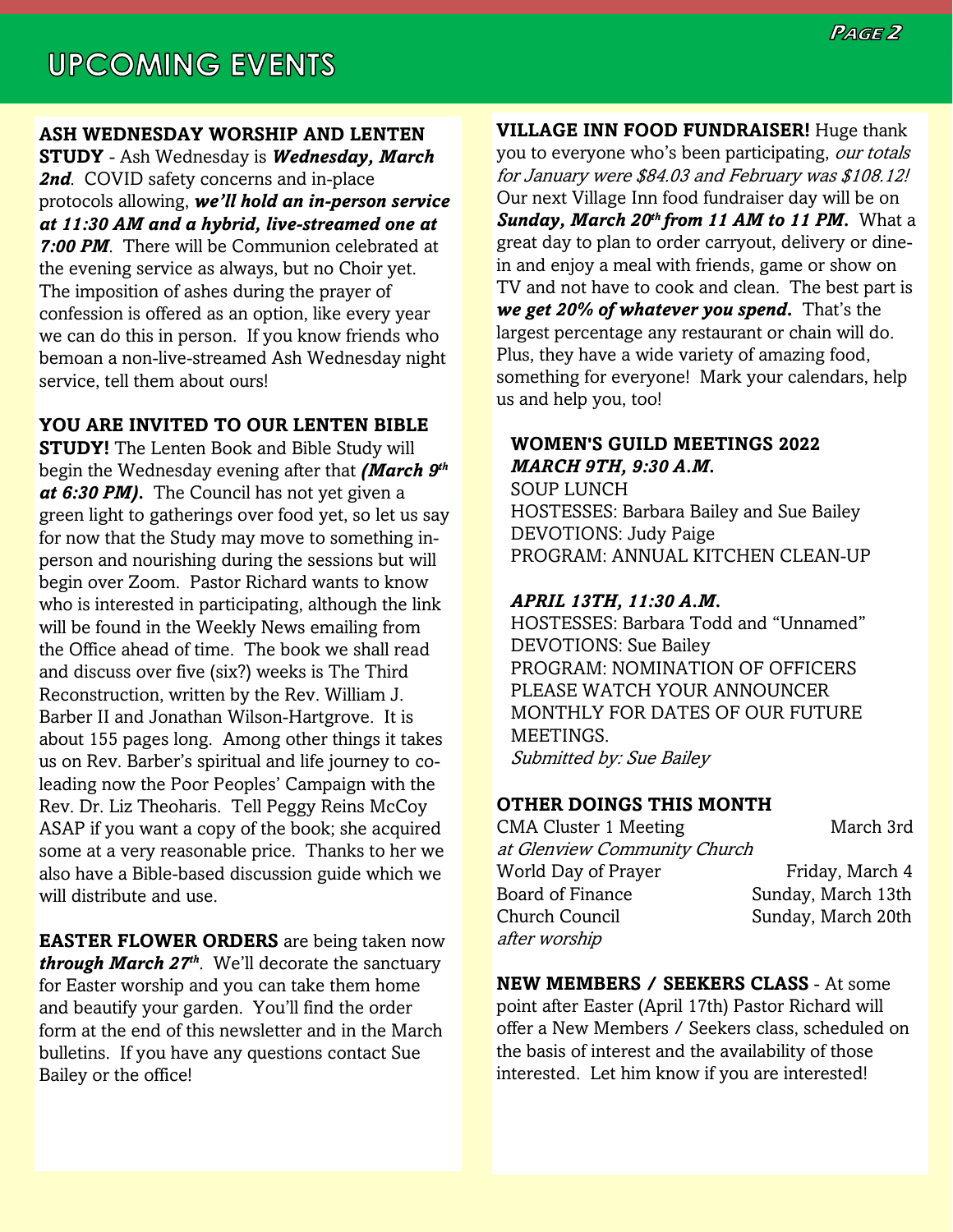## **OUR PEOPLE**

#### Page 3

#### **MARCH BIRTHDAYS**

- *3/2 – Grace Castillo; Joshua Castillo*
- *3/4 – Tyler O'Hara*
- *3/5 – Britta Christianson*
- *3/6 – Phil Lindroth*
- *3/7 – John Gruze; Rich Schneider*
- *3/10 – Don Kahn; Jamie Iannotti Jeff Loach*
- *3/11 – Lana Kahn; Ray Erdman*
- *3/12 – Adrianna Paige; Tracy (Paige) Puckett*
- *3/13 – Roy Svenson*
- *3/16 – William Hoellerich*
- *3/19 - Angela Washek Kuras*
- *3/23 – Haley Kahn*
- *3/24 – Jason Iannotti; John Balling*
- *3/28 – Sue Bailey*

#### **MARCH ANNIVERSARIES**

*3/2- Alice and Bill Schaller*

#### **APRIL BIRTHDAYS**

- *4/3 – Kristine Mau*
- *4/11– Henry Aguayo*
- *4/14 – Marcia Hilliard*
- *4/16 – Ken Itter*
- *4/18 – Bonnie Loach*
- *4/21 – Gail (Dennis) Balling*
- *4/23 – Darrell Kerbel*
- *4/24 – Mark Taylor*
- *4/25 – Susan Garcia*
- *4/26 – Elisa Meggs*
- *4/27 – Roman Salvatierra*

#### **APRIL ANNIVERSARIES**

*4/15 – Analise and Juanito Banoyo 4/21 – Donna Gates & David Rees 4/22 – Carol and Bob Iannotti*

**MINI-PANTRY** - Thank you to everyone who regularly and generously bring foodstuffs which are put into the Mini Food Pantry! We are grateful, and the products are truly needed -- not just food, but also things like

toiletries, cleaning supplies (soap, soft-soap, kitchen sink soap), deodorant, etcetera. The Weekly updates have featured and listed some of these alternative and very desired items. Thank you, and we do need the gifts to continue coming in!

#### **LECTOR & NURSERY SCHEDULE FOR MARCH**

|            | <b>March 6th -</b> Nursery: Beth L. |
|------------|-------------------------------------|
|            | Lector: Peter S.                    |
| March 13 - | Nursery: Mike                       |
|            | Lector: Jenn S.                     |

**March 20 -** Nursery: Annie

Lector: Judy P.

- **March 27** Nursery: Heidi T.
	- Lector: Barb T.
- **April 3** Nursery: Carolyn V.
	- Lector: David I.

- **HOSPITALIZED:** Ursula DWORAK, Dorothy PANZKE and Andre GLOECKNER'S mom Annemarie are all home from the hospital and in Dorothy's case, the Harmony House. All are doing well. Carolyn KUECHLER recovered well enough from her December partial knee replacement that she was able to climb the Oakton Street steps to join us for worship the last several weeks, until she had the other knee operated on the week of February 13th and is repeating her prior schedule of therapy. She, too, is doing well. Ralph BURMEISTER was struck with COVID again but is now back on the 4th floor of Elevate Saint Andrews in Niles, post-isolation; but Carol, hospitalized on February 12th (Advocate Lutheran General) after incurring another stroke and some seizures, was gravely affected by this last stroke. She returned to Elevate St. Andrews, 7000 N. Newark, Niles, 60714, in hospice care. Marcia HILLIARD had knee replacement surgery on February 22 and is home. Dorothy Panzke's daughter Kelly will have spine surgery sometime in late February or early April. Please remember all of them in your prayers, along with those named whom you remember from Pastor's prayers for healing on Sunday mornings.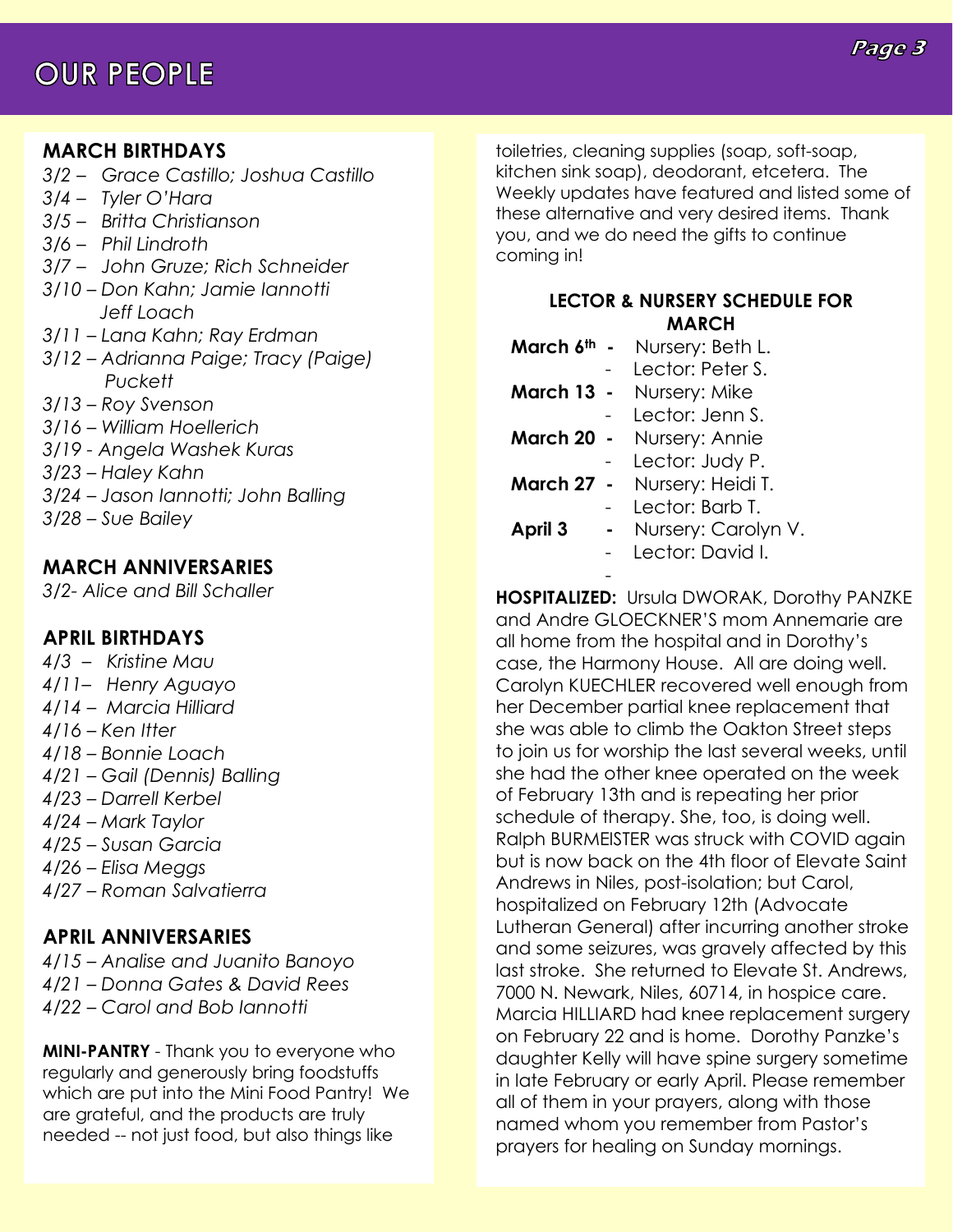### **CHURCH NEWS**

**P**<br> **P** Age are for susceptible folks (or are themselves susceptible) to **COVID Protocols** – We will continue exactly as we are doing, **even when the state of IL relaxes the mask mandate on February 28**. We have too many people who change what we are doing. As much as we'd all love to resume "normal" interaction, we are not ready to do that yet. We will continue to discuss it each month at council and evaluate at that time.

**Lenten and Holy Week Events** – We will livestream all the worship services that we are able to, including Ash Wednesday (evening), Sundays, Maundy Thursday and Good Friday. We will begin our Lenten Bible Study virtually on Zoom, with the option to switch to in person later if the group decides to do that. Choir would like to resume practicing with the aim of participating in the Easter worship service – concessions will be made, including purchasing singing masks and spreading our small but mighty choir out in the choir loft to maintain social distance. We will not have a full Easter Breakfast, as is our usual tradition, but we are considering a smaller coffee-hour type gathering on Easter Sunday. Final determination on this will be made closer to Easter. Thank you to everyone who continues to work diligently to keep our members safe while also providing the opportunity to worship, fellowship, and grow in Christian spirit!

**Heat in the Kitchen** – There is no longer a need to keep the doors open or water running in the kitchen when it gets cold. The fan unit that supplies heat to the kitchen was repaired years ago, and while it is a bit loud, it works perfectly. There is also a sensor installed in the kitchen that sends an alarm to the Trustees if the temp drops too low in the kitchen.

**Flipping the Switch** – With regards to the heat and the fan mentioned above, it has come to our attention that people sometimes turn that fan OFF. Council discussed this and would like to say to EVERYONE - as a general rule throughout the church, unless it is an immediately dangerous situation, please don't turn anything off without consulting a Trustee! Thank you!

**Page 4** area. Rich Schneider Installed a new double **Update on the Front Stairs** – There has been flooding and a faulty light socket in the front stair floodlight above the doorway and the old switch operates these lights. The new conduit is out of the way of any water. At some time this Spring, the Trustees will be addressing the rest of the issues with this room and the stairs above it, both structural and electrical. In the meantime, please use caution in that area. Pieces of concrete may continue to fall, though nothing major is expected. Much thanks to Rich and the Trustees for their prompt attention to this, and for Floyd at CRMS for letting us know about the light socket.

#### **FROM THE BOARD OF FINANCE BUDGET AT A GLANCE FOR JANUARY AND THE YEAR TO DATE:**

|                  | JAN      | <b>YTD</b> |
|------------------|----------|------------|
| <b>INCOME</b>    | \$14,864 | \$11,667   |
| <b>EXPENSE</b>   | \$12,871 | \$14,044   |
| <b>GAIN/LOSS</b> | \$1,993  | $-2,377$   |

**These numbers exclude the roof repair and directed gift amounts.**

PRAYER REQUESTS: Ingrid Anderson, Guy and Traudel Cline, Pat Mauer Erdman, Linda Haig, Ken Itter, Helen Mauer, Jim Todd, Roy Svenson & Cristy Lopez.

If you see your name listed and would like it removed, or, someone you know should be added, please contact the office.

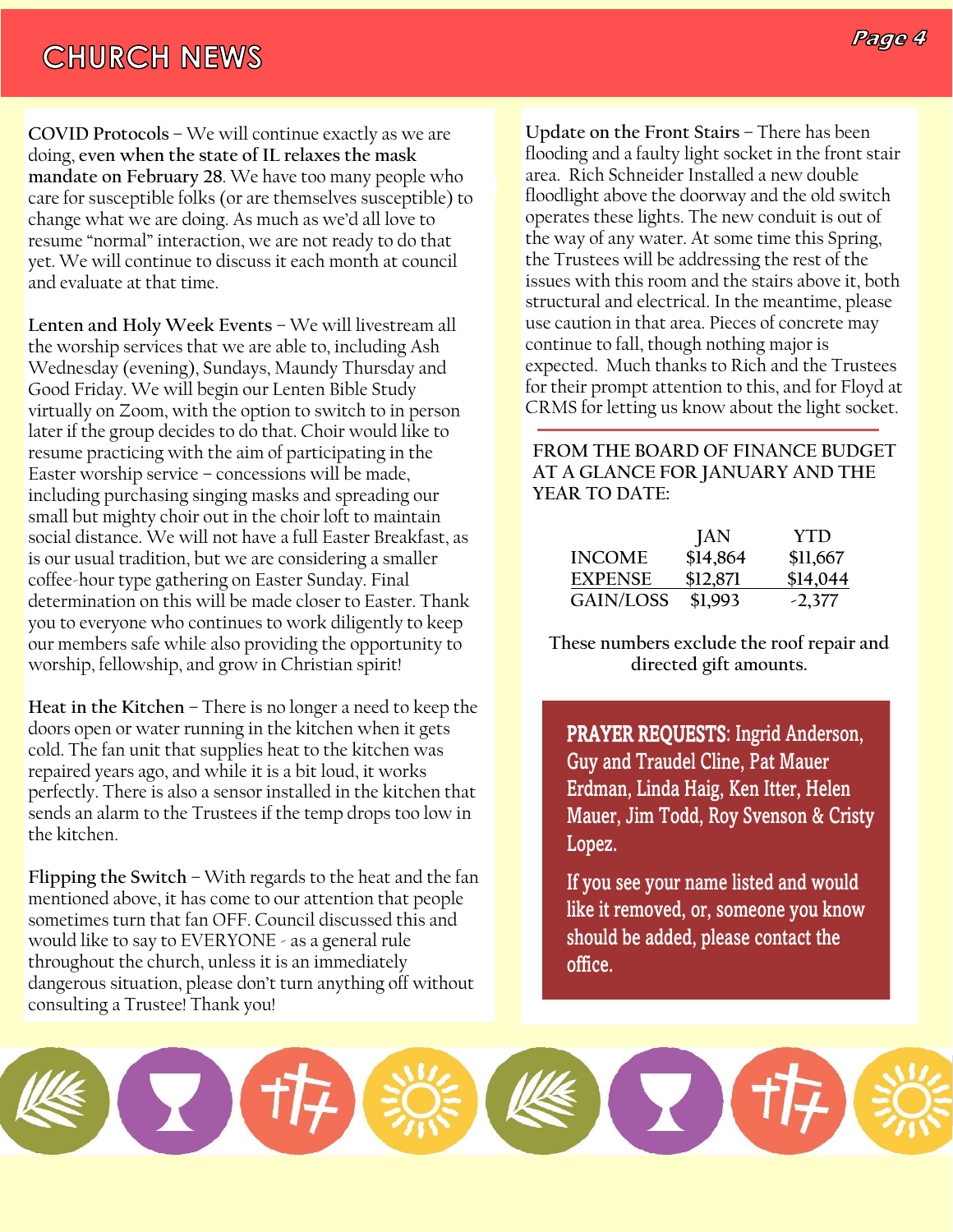#### **ONE GREAT HOUR OF SHARING STARTS THIS MONTH!**

Dear Friends, greetings to you in the name of the One who has called us into love and light. We are preparing for the One Great Hour of Sharing Offering! Our theme for 2022 is Love Remains, based on 1 Corinthians 13.

In the theme scripture, the Apostle Paul helped newly converted Christians at Corinth embrace the virtue of love. Love is an active decision to think of others before self; to work on behalf of others; and to care for other with acts of kindness and advocacy. Paul taught that community is less about "me" and more about "us."

"Us"—the community—is defined broadly without limitations and boundaries. Community crosses boundaries and borders, creating realities which transcend perceived differences in ethnicity, gender, socio-economic status, religion, spirituality, cultural diversity, and social location can be acknowledged and celebrated. It is not limited to one's household or home church or immediate neighborhood.

Paul taught that Jesus formed a new kind of community from a group of diverse persons—a community whose fabric of communal life is woven with threads of justice, love and service. Over the last year, there were communities needing a little more compassion, love and support. Tornadoes, wildfires, earthquakes, floods, and hurricanes ravaged communities worldwide, in some cases, destroying everything, and leaving behind devastation, and tribulation. Drought, violence and COVID wreaked havoc in communities, leaving people without food and resources for themselves and their family. When members of the United Church of Christ heard of these disasters, they responded and even invited friends to participate in providing much needed help.

You are making the difference in the lives of many in need around the world. Through your generosity, the United Church of Christ provided support that offered hope during times of despair. With your assistance we offered food, water, medicines, education, and opportunities for sustainable

#### development.

This ministry of compassion is a result of the love Paul called the church to, and the love we will continue to witness through your generosity and gifts given through the One Great Hour of Sharing offering. Thank you for your congregation's continued faithfulness in supporting those who need resources and assistance to recover their lives following disasters. Thank you for your individual contributions as well. We bear witness to God's love and grace through your love poured out among us. Your gifts allow us to put love into action, ensuring that Love Remains.

Sincerely, The Rev. Dr. Karen Georgia Thompson Associate General Minister,

Wider Church Ministries and Operations, United Church of Christ

**Saint Peter's United Church of Christ in Skokie will have an offering "focus Sunday" on Sunday, April 3rd.**

#### **PLEASE LET THE OFFICE KNOW IF WE ARE MISSING OR HAVE AN ERROR ABOUT AN ANNIVERSARY OR BIRTHDAY IN THE WEEKLY EMAILS OR THE NEWSLETTER!!**